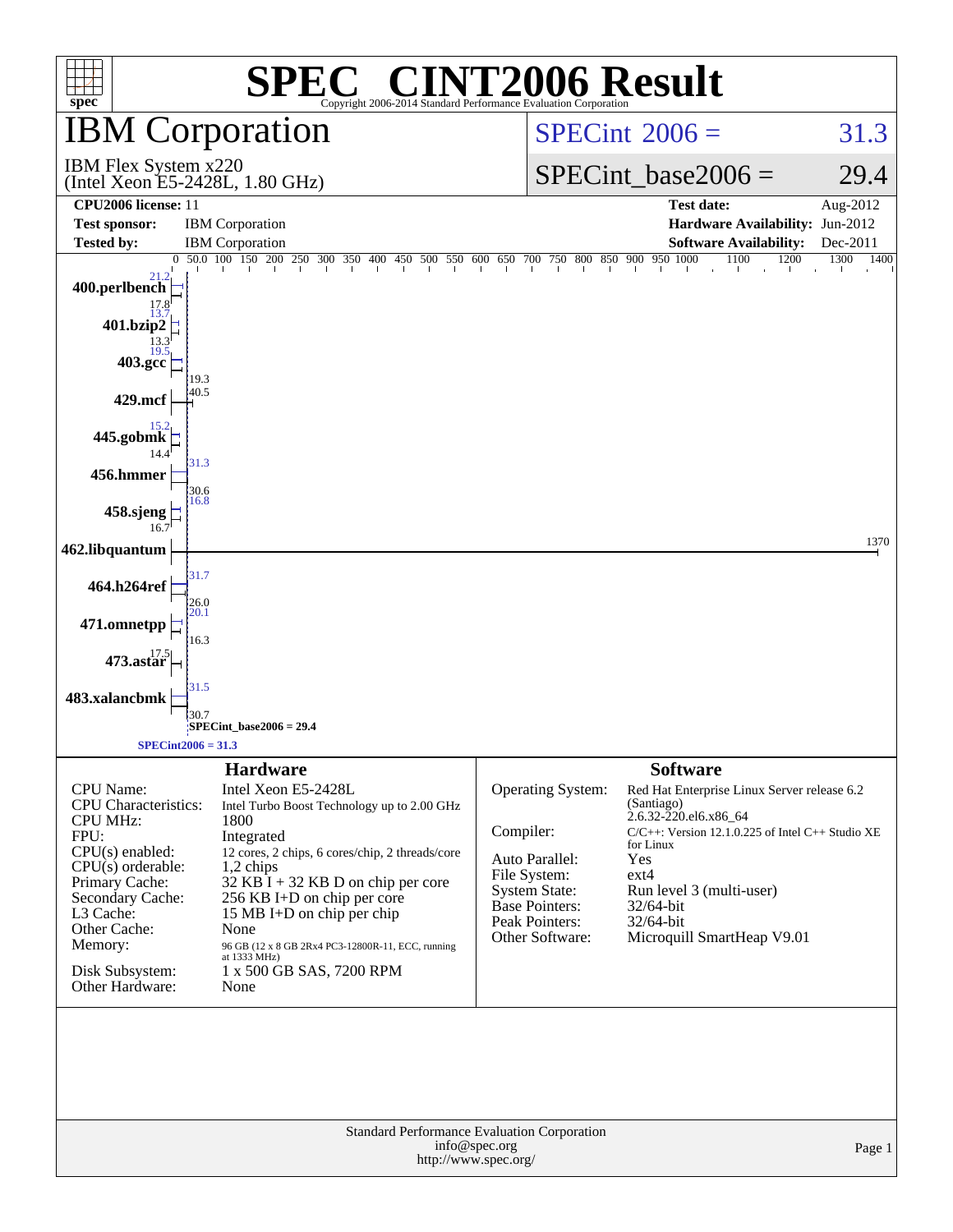

## IBM Corporation

#### $SPECint2006 = 31.3$  $SPECint2006 = 31.3$

IBM Flex System x220

(Intel Xeon E5-2428L, 1.80 GHz)

**[CPU2006 license:](http://www.spec.org/auto/cpu2006/Docs/result-fields.html#CPU2006license)** 11 **[Test date:](http://www.spec.org/auto/cpu2006/Docs/result-fields.html#Testdate)** Aug-2012 **[Test sponsor:](http://www.spec.org/auto/cpu2006/Docs/result-fields.html#Testsponsor)** IBM Corporation **[Hardware Availability:](http://www.spec.org/auto/cpu2006/Docs/result-fields.html#HardwareAvailability)** Jun-2012 **[Tested by:](http://www.spec.org/auto/cpu2006/Docs/result-fields.html#Testedby)** IBM Corporation **[Software Availability:](http://www.spec.org/auto/cpu2006/Docs/result-fields.html#SoftwareAvailability)** Dec-2011

SPECint base2006 =  $29.4$ 

#### **[Results Table](http://www.spec.org/auto/cpu2006/Docs/result-fields.html#ResultsTable)**

| <b>Base</b>    |       |                |              |                | <b>Peak</b>                          |                |              |                |              |                |              |
|----------------|-------|----------------|--------------|----------------|--------------------------------------|----------------|--------------|----------------|--------------|----------------|--------------|
| <b>Seconds</b> | Ratio | <b>Seconds</b> | <b>Ratio</b> | <b>Seconds</b> | <b>Ratio</b>                         | <b>Seconds</b> | <b>Ratio</b> | <b>Seconds</b> | <b>Ratio</b> | <b>Seconds</b> | <b>Ratio</b> |
| 549            | 17.8  | 549            |              | 550            | 17.8                                 | 460            | 21.2         | 460            | 21.2         | 460            | 21.2         |
| 727            | 13.3  | 727            |              | 727            | 13.3                                 | 704            | 13.7         | 703            | 13.7         | 704            | 13.7         |
| 418            | 19.3  | 418            |              | 418            | 19.3                                 | 413            | 19.5         | 413            | 19.5         | 413            | 19.5         |
| 225            | 40.5  | 227            | 40.2         | 225            | 40.6                                 | 225            | 40.5         | 227            | 40.2         | 225            | 40.6         |
| 730            | 14.4  | 730            | 14.4         | 729            | 14.4                                 | 689            | 15.2         | 688            | 15.2         | 689            | 15.2         |
| 305            | 30.6  | 306            | 30.5         | 305            | 30.6                                 | 298            | 31.3         | 298            | 31.3         | 298            | 31.3         |
| 723            | 16.7  | 723            | 16.7         | 723            | 16.7                                 | 722            | <b>16.8</b>  | 722            | 16.7         | 722            | 16.8         |
| 15.1           | 1370  | 15.1           | 1370         | 15.1           | 1370                                 | 15.1           | 1370         | 15.1           | 1370         | 15.1           | 1370         |
| 850            | 26.0  | 852            | 26.0         | 853            | 26.0                                 | 700            | 31.6         | 698            | 31.7         | 697            | 31.7         |
| 382            | 16.4  | 386            | 16.2         | 384            | 16.3                                 | <b>311</b>     | 20.1         | 311            | 20.1         | 312            | 20.0         |
| 402            | 17.5  | 400            |              | 401            | 17.5                                 | 402            | 17.5         | 400            | 17.6         | <b>401</b>     | <u>17.5</u>  |
| 224            | 30.7  | 224            |              | 226            | 30.5                                 | 219            |              | 219            | 31.5         | 219            | 31.5         |
|                |       |                |              |                | 17.8<br>13.3<br>19.3<br>17.6<br>30.8 |                |              |                | 31.6         |                |              |

Results appear in the [order in which they were run.](http://www.spec.org/auto/cpu2006/Docs/result-fields.html#RunOrder) Bold underlined text [indicates a median measurement.](http://www.spec.org/auto/cpu2006/Docs/result-fields.html#Median)

#### **[Operating System Notes](http://www.spec.org/auto/cpu2006/Docs/result-fields.html#OperatingSystemNotes)**

Stack size set to unlimited using "ulimit -s unlimited"

#### **[Platform Notes](http://www.spec.org/auto/cpu2006/Docs/result-fields.html#PlatformNotes)**

 Operating Mode set to Maximum Perfomance in BIOS Sysinfo program /cpu2006.1.2/config/sysinfo.rev6800 \$Rev: 6800 \$ \$Date:: 2011-10-11 #\$ 6f2ebdff5032aaa42e583f96b07f99d3 running on kestral-pete Wed Aug 8 17:17:38 2012

 This section contains SUT (System Under Test) info as seen by some common utilities. To remove or add to this section, see: <http://www.spec.org/cpu2006/Docs/config.html#sysinfo>

 From /proc/cpuinfo model name : Intel(R) Xeon(R) CPU E5-2428L 0 @ 1.80GHz 2 "physical id"s (chips) 24 "processors" cores, siblings (Caution: counting these is hw and system dependent. The following excerpts from /proc/cpuinfo might not be reliable. Use with caution.) cpu cores : 6 siblings : 12 physical 0: cores 0 1 2 3 4 5 physical 1: cores 0 1 2 3 4 5 cache size : 15360 KB

From /proc/meminfo

Continued on next page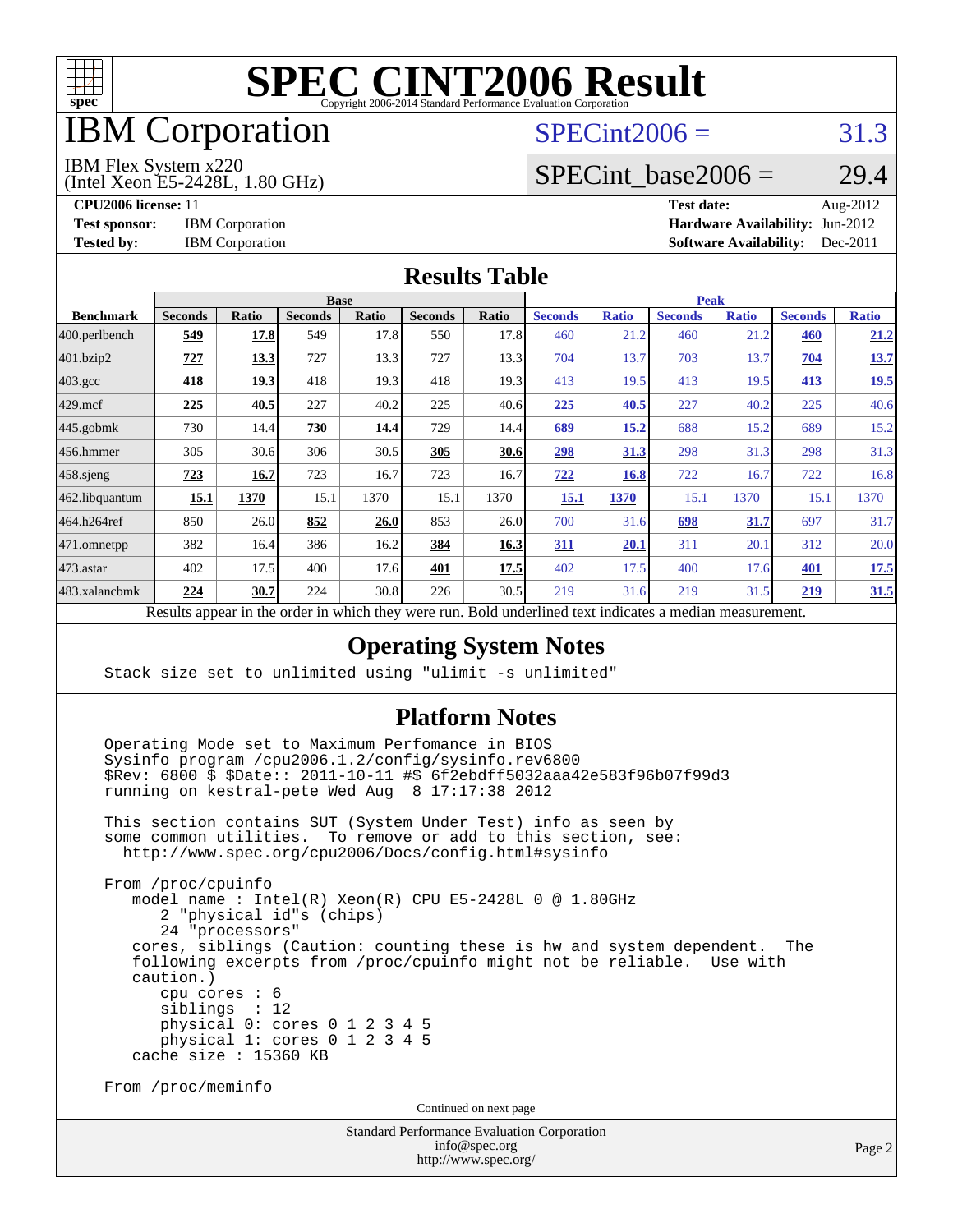

IBM Corporation

 $SPECint2006 = 31.3$  $SPECint2006 = 31.3$ 

(Intel Xeon E5-2428L, 1.80 GHz) IBM Flex System x220

SPECint base2006 =  $29.4$ 

**[Tested by:](http://www.spec.org/auto/cpu2006/Docs/result-fields.html#Testedby)** IBM Corporation **IBM** Corporation **[Software Availability:](http://www.spec.org/auto/cpu2006/Docs/result-fields.html#SoftwareAvailability)** Dec-2011

**[CPU2006 license:](http://www.spec.org/auto/cpu2006/Docs/result-fields.html#CPU2006license)** 11 **[Test date:](http://www.spec.org/auto/cpu2006/Docs/result-fields.html#Testdate)** Aug-2012 **[Test sponsor:](http://www.spec.org/auto/cpu2006/Docs/result-fields.html#Testsponsor)** IBM Corporation **[Hardware Availability:](http://www.spec.org/auto/cpu2006/Docs/result-fields.html#HardwareAvailability)** Jun-2012

#### **[Platform Notes \(Continued\)](http://www.spec.org/auto/cpu2006/Docs/result-fields.html#PlatformNotes)**

 MemTotal: 99043300 kB HugePages Total: 0 Hugepagesize: 2048 kB

 /usr/bin/lsb\_release -d Red Hat Enterprise Linux Server release 6.2 (Santiago)

From /etc/\*release\* /etc/\*version\*

 redhat-release: Red Hat Enterprise Linux Server release 6.2 (Santiago) system-release: Red Hat Enterprise Linux Server release 6.2 (Santiago) system-release-cpe: cpe:/o:redhat:enterprise\_linux:6server:ga:server

uname -a:

 Linux kestral-pete 2.6.32-220.el6.x86\_64 #1 SMP Wed Nov 9 08:03:13 EST 2011 x86\_64 x86\_64 x86\_64 GNU/Linux

run-level 3 Aug 6 16:08

SPEC is set to: /cpu2006.1.2<br>Filesystem Type Size Type Size Used Avail Use% Mounted on /dev/mapper/vg\_kestralpete-lv\_root ext4 449G 6.1G 420G 2% /

 Additional information from dmidecode: Memory: 12x Micron 36JSF1G72PZ-1G6M1 8 GB 1600 MHz 2 rank

(End of data from sysinfo program)

#### **[General Notes](http://www.spec.org/auto/cpu2006/Docs/result-fields.html#GeneralNotes)**

Environment variables set by runspec before the start of the run: KMP\_AFFINITY = "granularity=fine,scatter" LD\_LIBRARY\_PATH = "/cpu2006.1.2/libs/32:/cpu2006.1.2/libs/64" OMP\_NUM\_THREADS = "12" Binaries compiled on a system with 1x Core i7-860 CPU + 8GB memory using RHEL5.5 Transparent Huge Pages enabled with: echo always > /sys/kernel/mm/redhat\_transparent\_hugepage/enabled Filesystem page cache cleared with: echo 1> /proc/sys/vm/drop\_caches

### **[Base Compiler Invocation](http://www.spec.org/auto/cpu2006/Docs/result-fields.html#BaseCompilerInvocation)**

[C benchmarks](http://www.spec.org/auto/cpu2006/Docs/result-fields.html#Cbenchmarks): [icc -m64](http://www.spec.org/cpu2006/results/res2012q3/cpu2006-20120810-24177.flags.html#user_CCbase_intel_icc_64bit_f346026e86af2a669e726fe758c88044)

Continued on next page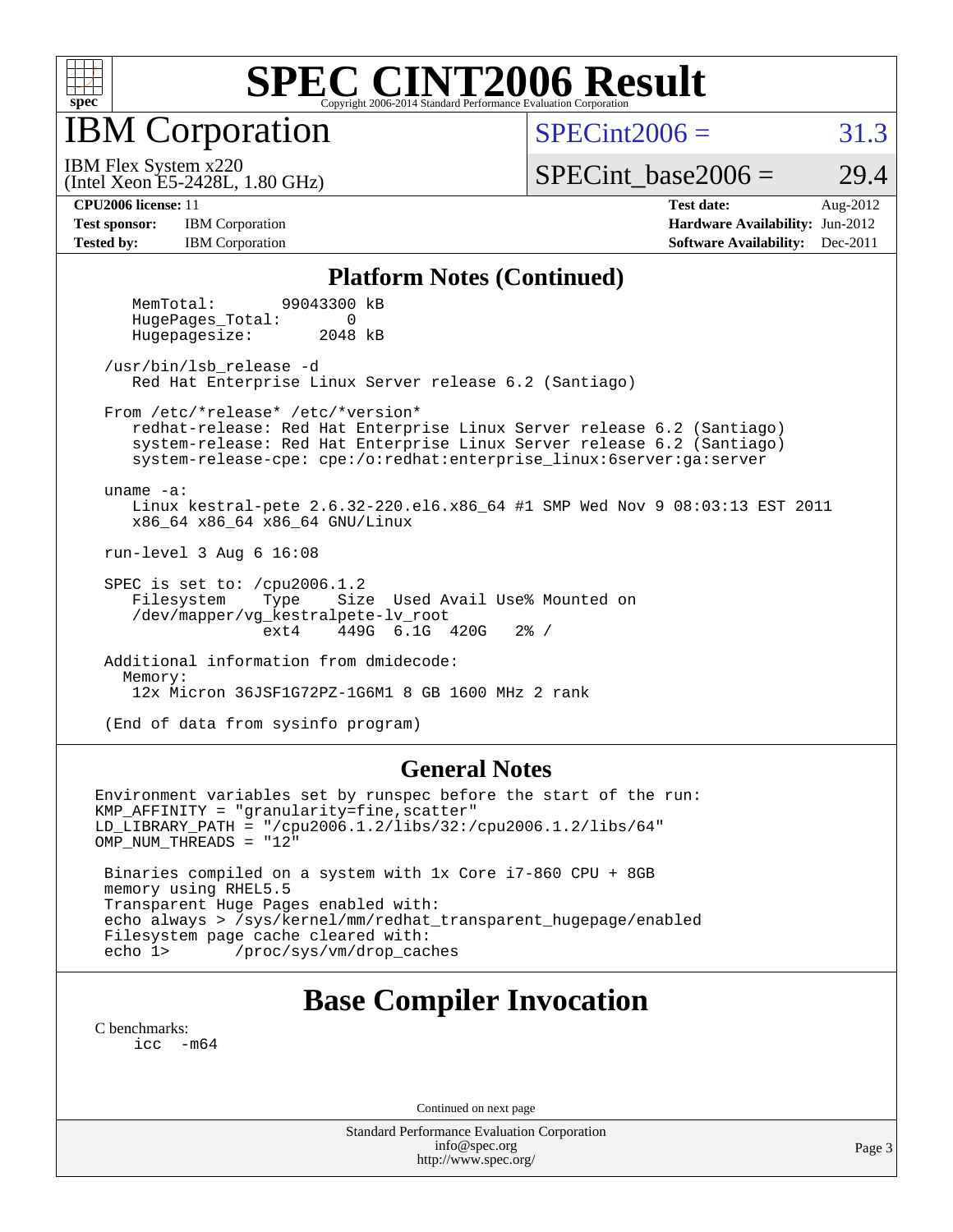

IBM Corporation

 $SPECint2006 = 31.3$  $SPECint2006 = 31.3$ 

(Intel Xeon E5-2428L, 1.80 GHz) IBM Flex System x220

SPECint base2006 =  $29.4$ 

**[CPU2006 license:](http://www.spec.org/auto/cpu2006/Docs/result-fields.html#CPU2006license)** 11 **[Test date:](http://www.spec.org/auto/cpu2006/Docs/result-fields.html#Testdate)** Aug-2012 **[Test sponsor:](http://www.spec.org/auto/cpu2006/Docs/result-fields.html#Testsponsor)** IBM Corporation **[Hardware Availability:](http://www.spec.org/auto/cpu2006/Docs/result-fields.html#HardwareAvailability)** Jun-2012 **[Tested by:](http://www.spec.org/auto/cpu2006/Docs/result-fields.html#Testedby)** IBM Corporation **IBM** Corporation **[Software Availability:](http://www.spec.org/auto/cpu2006/Docs/result-fields.html#SoftwareAvailability)** Dec-2011

### **[Base Compiler Invocation \(Continued\)](http://www.spec.org/auto/cpu2006/Docs/result-fields.html#BaseCompilerInvocation)**

[C++ benchmarks:](http://www.spec.org/auto/cpu2006/Docs/result-fields.html#CXXbenchmarks) [icpc -m64](http://www.spec.org/cpu2006/results/res2012q3/cpu2006-20120810-24177.flags.html#user_CXXbase_intel_icpc_64bit_fc66a5337ce925472a5c54ad6a0de310)

#### **[Base Portability Flags](http://www.spec.org/auto/cpu2006/Docs/result-fields.html#BasePortabilityFlags)**

 400.perlbench: [-DSPEC\\_CPU\\_LP64](http://www.spec.org/cpu2006/results/res2012q3/cpu2006-20120810-24177.flags.html#b400.perlbench_basePORTABILITY_DSPEC_CPU_LP64) [-DSPEC\\_CPU\\_LINUX\\_X64](http://www.spec.org/cpu2006/results/res2012q3/cpu2006-20120810-24177.flags.html#b400.perlbench_baseCPORTABILITY_DSPEC_CPU_LINUX_X64) 401.bzip2: [-DSPEC\\_CPU\\_LP64](http://www.spec.org/cpu2006/results/res2012q3/cpu2006-20120810-24177.flags.html#suite_basePORTABILITY401_bzip2_DSPEC_CPU_LP64) 403.gcc: [-DSPEC\\_CPU\\_LP64](http://www.spec.org/cpu2006/results/res2012q3/cpu2006-20120810-24177.flags.html#suite_basePORTABILITY403_gcc_DSPEC_CPU_LP64) 429.mcf: [-DSPEC\\_CPU\\_LP64](http://www.spec.org/cpu2006/results/res2012q3/cpu2006-20120810-24177.flags.html#suite_basePORTABILITY429_mcf_DSPEC_CPU_LP64) 445.gobmk: [-DSPEC\\_CPU\\_LP64](http://www.spec.org/cpu2006/results/res2012q3/cpu2006-20120810-24177.flags.html#suite_basePORTABILITY445_gobmk_DSPEC_CPU_LP64) 456.hmmer: [-DSPEC\\_CPU\\_LP64](http://www.spec.org/cpu2006/results/res2012q3/cpu2006-20120810-24177.flags.html#suite_basePORTABILITY456_hmmer_DSPEC_CPU_LP64) 458.sjeng: [-DSPEC\\_CPU\\_LP64](http://www.spec.org/cpu2006/results/res2012q3/cpu2006-20120810-24177.flags.html#suite_basePORTABILITY458_sjeng_DSPEC_CPU_LP64) 462.libquantum: [-DSPEC\\_CPU\\_LP64](http://www.spec.org/cpu2006/results/res2012q3/cpu2006-20120810-24177.flags.html#suite_basePORTABILITY462_libquantum_DSPEC_CPU_LP64) [-DSPEC\\_CPU\\_LINUX](http://www.spec.org/cpu2006/results/res2012q3/cpu2006-20120810-24177.flags.html#b462.libquantum_baseCPORTABILITY_DSPEC_CPU_LINUX) 464.h264ref: [-DSPEC\\_CPU\\_LP64](http://www.spec.org/cpu2006/results/res2012q3/cpu2006-20120810-24177.flags.html#suite_basePORTABILITY464_h264ref_DSPEC_CPU_LP64) 471.omnetpp: [-DSPEC\\_CPU\\_LP64](http://www.spec.org/cpu2006/results/res2012q3/cpu2006-20120810-24177.flags.html#suite_basePORTABILITY471_omnetpp_DSPEC_CPU_LP64) 473.astar: [-DSPEC\\_CPU\\_LP64](http://www.spec.org/cpu2006/results/res2012q3/cpu2006-20120810-24177.flags.html#suite_basePORTABILITY473_astar_DSPEC_CPU_LP64) 483.xalancbmk: [-DSPEC\\_CPU\\_LP64](http://www.spec.org/cpu2006/results/res2012q3/cpu2006-20120810-24177.flags.html#suite_basePORTABILITY483_xalancbmk_DSPEC_CPU_LP64) [-DSPEC\\_CPU\\_LINUX](http://www.spec.org/cpu2006/results/res2012q3/cpu2006-20120810-24177.flags.html#b483.xalancbmk_baseCXXPORTABILITY_DSPEC_CPU_LINUX)

### **[Base Optimization Flags](http://www.spec.org/auto/cpu2006/Docs/result-fields.html#BaseOptimizationFlags)**

[C benchmarks](http://www.spec.org/auto/cpu2006/Docs/result-fields.html#Cbenchmarks):

[-xSSE4.2](http://www.spec.org/cpu2006/results/res2012q3/cpu2006-20120810-24177.flags.html#user_CCbase_f-xSSE42_f91528193cf0b216347adb8b939d4107) [-ipo](http://www.spec.org/cpu2006/results/res2012q3/cpu2006-20120810-24177.flags.html#user_CCbase_f-ipo) [-O3](http://www.spec.org/cpu2006/results/res2012q3/cpu2006-20120810-24177.flags.html#user_CCbase_f-O3) [-no-prec-div](http://www.spec.org/cpu2006/results/res2012q3/cpu2006-20120810-24177.flags.html#user_CCbase_f-no-prec-div) [-parallel](http://www.spec.org/cpu2006/results/res2012q3/cpu2006-20120810-24177.flags.html#user_CCbase_f-parallel) [-opt-prefetch](http://www.spec.org/cpu2006/results/res2012q3/cpu2006-20120810-24177.flags.html#user_CCbase_f-opt-prefetch) [-auto-p32](http://www.spec.org/cpu2006/results/res2012q3/cpu2006-20120810-24177.flags.html#user_CCbase_f-auto-p32)

[C++ benchmarks:](http://www.spec.org/auto/cpu2006/Docs/result-fields.html#CXXbenchmarks)

[-xSSE4.2](http://www.spec.org/cpu2006/results/res2012q3/cpu2006-20120810-24177.flags.html#user_CXXbase_f-xSSE42_f91528193cf0b216347adb8b939d4107) [-ipo](http://www.spec.org/cpu2006/results/res2012q3/cpu2006-20120810-24177.flags.html#user_CXXbase_f-ipo) [-O3](http://www.spec.org/cpu2006/results/res2012q3/cpu2006-20120810-24177.flags.html#user_CXXbase_f-O3) [-no-prec-div](http://www.spec.org/cpu2006/results/res2012q3/cpu2006-20120810-24177.flags.html#user_CXXbase_f-no-prec-div) [-opt-prefetch](http://www.spec.org/cpu2006/results/res2012q3/cpu2006-20120810-24177.flags.html#user_CXXbase_f-opt-prefetch) [-auto-p32](http://www.spec.org/cpu2006/results/res2012q3/cpu2006-20120810-24177.flags.html#user_CXXbase_f-auto-p32) [-Wl,-z,muldefs](http://www.spec.org/cpu2006/results/res2012q3/cpu2006-20120810-24177.flags.html#user_CXXbase_link_force_multiple1_74079c344b956b9658436fd1b6dd3a8a) [-L/smartheap -lsmartheap64](http://www.spec.org/cpu2006/results/res2012q3/cpu2006-20120810-24177.flags.html#user_CXXbase_SmartHeap64_5e654037dadeae1fe403ab4b4466e60b)

**[Base Other Flags](http://www.spec.org/auto/cpu2006/Docs/result-fields.html#BaseOtherFlags)**

[C benchmarks](http://www.spec.org/auto/cpu2006/Docs/result-fields.html#Cbenchmarks):

403.gcc: [-Dalloca=\\_alloca](http://www.spec.org/cpu2006/results/res2012q3/cpu2006-20120810-24177.flags.html#b403.gcc_baseEXTRA_CFLAGS_Dalloca_be3056838c12de2578596ca5467af7f3)

### **[Peak Compiler Invocation](http://www.spec.org/auto/cpu2006/Docs/result-fields.html#PeakCompilerInvocation)**

[C benchmarks \(except as noted below\)](http://www.spec.org/auto/cpu2006/Docs/result-fields.html#Cbenchmarksexceptasnotedbelow):  $\text{icc}$  -m64

400.perlbench: [icc -m32](http://www.spec.org/cpu2006/results/res2012q3/cpu2006-20120810-24177.flags.html#user_peakCCLD400_perlbench_intel_icc_a6a621f8d50482236b970c6ac5f55f93)

445.gobmk: [icc -m32](http://www.spec.org/cpu2006/results/res2012q3/cpu2006-20120810-24177.flags.html#user_peakCCLD445_gobmk_intel_icc_a6a621f8d50482236b970c6ac5f55f93)

Continued on next page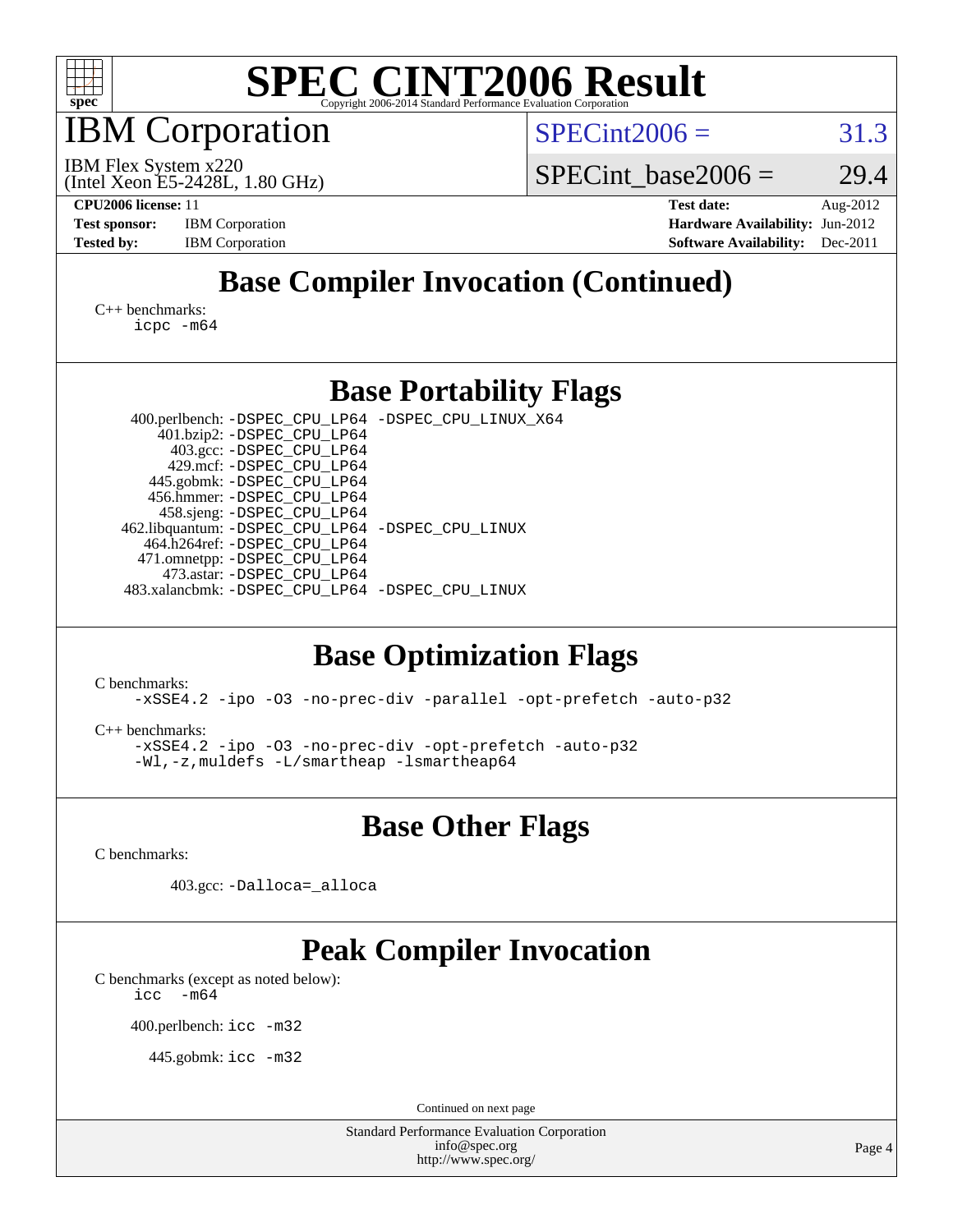

IBM Corporation

 $SPECint2006 = 31.3$  $SPECint2006 = 31.3$ 

(Intel Xeon E5-2428L, 1.80 GHz) IBM Flex System x220

SPECint base2006 =  $29.4$ 

**[CPU2006 license:](http://www.spec.org/auto/cpu2006/Docs/result-fields.html#CPU2006license)** 11 **[Test date:](http://www.spec.org/auto/cpu2006/Docs/result-fields.html#Testdate)** Aug-2012 **[Test sponsor:](http://www.spec.org/auto/cpu2006/Docs/result-fields.html#Testsponsor)** IBM Corporation **[Hardware Availability:](http://www.spec.org/auto/cpu2006/Docs/result-fields.html#HardwareAvailability)** Jun-2012 **[Tested by:](http://www.spec.org/auto/cpu2006/Docs/result-fields.html#Testedby)** IBM Corporation **[Software Availability:](http://www.spec.org/auto/cpu2006/Docs/result-fields.html#SoftwareAvailability)** Dec-2011

### **[Peak Compiler Invocation \(Continued\)](http://www.spec.org/auto/cpu2006/Docs/result-fields.html#PeakCompilerInvocation)**

464.h264ref: [icc -m32](http://www.spec.org/cpu2006/results/res2012q3/cpu2006-20120810-24177.flags.html#user_peakCCLD464_h264ref_intel_icc_a6a621f8d50482236b970c6ac5f55f93)

[C++ benchmarks \(except as noted below\):](http://www.spec.org/auto/cpu2006/Docs/result-fields.html#CXXbenchmarksexceptasnotedbelow) [icpc -m32](http://www.spec.org/cpu2006/results/res2012q3/cpu2006-20120810-24177.flags.html#user_CXXpeak_intel_icpc_4e5a5ef1a53fd332b3c49e69c3330699)

473.astar: [icpc -m64](http://www.spec.org/cpu2006/results/res2012q3/cpu2006-20120810-24177.flags.html#user_peakCXXLD473_astar_intel_icpc_64bit_fc66a5337ce925472a5c54ad6a0de310)

**[Peak Portability Flags](http://www.spec.org/auto/cpu2006/Docs/result-fields.html#PeakPortabilityFlags)**

 400.perlbench: [-DSPEC\\_CPU\\_LINUX\\_IA32](http://www.spec.org/cpu2006/results/res2012q3/cpu2006-20120810-24177.flags.html#b400.perlbench_peakCPORTABILITY_DSPEC_CPU_LINUX_IA32) 401.bzip2: [-DSPEC\\_CPU\\_LP64](http://www.spec.org/cpu2006/results/res2012q3/cpu2006-20120810-24177.flags.html#suite_peakPORTABILITY401_bzip2_DSPEC_CPU_LP64) 403.gcc: [-DSPEC\\_CPU\\_LP64](http://www.spec.org/cpu2006/results/res2012q3/cpu2006-20120810-24177.flags.html#suite_peakPORTABILITY403_gcc_DSPEC_CPU_LP64) 429.mcf: [-DSPEC\\_CPU\\_LP64](http://www.spec.org/cpu2006/results/res2012q3/cpu2006-20120810-24177.flags.html#suite_peakPORTABILITY429_mcf_DSPEC_CPU_LP64) 456.hmmer: [-DSPEC\\_CPU\\_LP64](http://www.spec.org/cpu2006/results/res2012q3/cpu2006-20120810-24177.flags.html#suite_peakPORTABILITY456_hmmer_DSPEC_CPU_LP64) 458.sjeng: [-DSPEC\\_CPU\\_LP64](http://www.spec.org/cpu2006/results/res2012q3/cpu2006-20120810-24177.flags.html#suite_peakPORTABILITY458_sjeng_DSPEC_CPU_LP64) 462.libquantum: [-DSPEC\\_CPU\\_LP64](http://www.spec.org/cpu2006/results/res2012q3/cpu2006-20120810-24177.flags.html#suite_peakPORTABILITY462_libquantum_DSPEC_CPU_LP64) [-DSPEC\\_CPU\\_LINUX](http://www.spec.org/cpu2006/results/res2012q3/cpu2006-20120810-24177.flags.html#b462.libquantum_peakCPORTABILITY_DSPEC_CPU_LINUX) 473.astar: [-DSPEC\\_CPU\\_LP64](http://www.spec.org/cpu2006/results/res2012q3/cpu2006-20120810-24177.flags.html#suite_peakPORTABILITY473_astar_DSPEC_CPU_LP64) 483.xalancbmk: [-DSPEC\\_CPU\\_LINUX](http://www.spec.org/cpu2006/results/res2012q3/cpu2006-20120810-24177.flags.html#b483.xalancbmk_peakCXXPORTABILITY_DSPEC_CPU_LINUX)

#### **[Peak Optimization Flags](http://www.spec.org/auto/cpu2006/Docs/result-fields.html#PeakOptimizationFlags)**

[C benchmarks](http://www.spec.org/auto/cpu2006/Docs/result-fields.html#Cbenchmarks):

 $400.$ perlbench:  $-xSSE4$ .  $2(pass 2)$  -prof-qen(pass 1) [-ipo](http://www.spec.org/cpu2006/results/res2012q3/cpu2006-20120810-24177.flags.html#user_peakPASS2_CFLAGSPASS2_LDCFLAGS400_perlbench_f-ipo)(pass 2) [-O3](http://www.spec.org/cpu2006/results/res2012q3/cpu2006-20120810-24177.flags.html#user_peakPASS2_CFLAGSPASS2_LDCFLAGS400_perlbench_f-O3)(pass 2) [-no-prec-div](http://www.spec.org/cpu2006/results/res2012q3/cpu2006-20120810-24177.flags.html#user_peakPASS2_CFLAGSPASS2_LDCFLAGS400_perlbench_f-no-prec-div)(pass 2) [-prof-use](http://www.spec.org/cpu2006/results/res2012q3/cpu2006-20120810-24177.flags.html#user_peakPASS2_CFLAGSPASS2_LDCFLAGS400_perlbench_prof_use_bccf7792157ff70d64e32fe3e1250b55)(pass 2) [-opt-prefetch](http://www.spec.org/cpu2006/results/res2012q3/cpu2006-20120810-24177.flags.html#user_peakCOPTIMIZE400_perlbench_f-opt-prefetch) [-ansi-alias](http://www.spec.org/cpu2006/results/res2012q3/cpu2006-20120810-24177.flags.html#user_peakCOPTIMIZE400_perlbench_f-ansi-alias) 401.bzip2: [-xSSE4.2](http://www.spec.org/cpu2006/results/res2012q3/cpu2006-20120810-24177.flags.html#user_peakPASS2_CFLAGSPASS2_LDCFLAGS401_bzip2_f-xSSE42_f91528193cf0b216347adb8b939d4107)(pass 2) [-prof-gen](http://www.spec.org/cpu2006/results/res2012q3/cpu2006-20120810-24177.flags.html#user_peakPASS1_CFLAGSPASS1_LDCFLAGS401_bzip2_prof_gen_e43856698f6ca7b7e442dfd80e94a8fc)(pass 1) [-ipo](http://www.spec.org/cpu2006/results/res2012q3/cpu2006-20120810-24177.flags.html#user_peakPASS2_CFLAGSPASS2_LDCFLAGS401_bzip2_f-ipo)(pass 2) [-O3](http://www.spec.org/cpu2006/results/res2012q3/cpu2006-20120810-24177.flags.html#user_peakPASS2_CFLAGSPASS2_LDCFLAGS401_bzip2_f-O3)(pass 2) [-no-prec-div](http://www.spec.org/cpu2006/results/res2012q3/cpu2006-20120810-24177.flags.html#user_peakCOPTIMIZEPASS2_CFLAGSPASS2_LDCFLAGS401_bzip2_f-no-prec-div) [-prof-use](http://www.spec.org/cpu2006/results/res2012q3/cpu2006-20120810-24177.flags.html#user_peakPASS2_CFLAGSPASS2_LDCFLAGS401_bzip2_prof_use_bccf7792157ff70d64e32fe3e1250b55)(pass 2) [-auto-ilp32](http://www.spec.org/cpu2006/results/res2012q3/cpu2006-20120810-24177.flags.html#user_peakCOPTIMIZE401_bzip2_f-auto-ilp32) [-opt-prefetch](http://www.spec.org/cpu2006/results/res2012q3/cpu2006-20120810-24177.flags.html#user_peakCOPTIMIZE401_bzip2_f-opt-prefetch) [-ansi-alias](http://www.spec.org/cpu2006/results/res2012q3/cpu2006-20120810-24177.flags.html#user_peakCOPTIMIZE401_bzip2_f-ansi-alias) 403.gcc: [-xSSE4.2](http://www.spec.org/cpu2006/results/res2012q3/cpu2006-20120810-24177.flags.html#user_peakCOPTIMIZE403_gcc_f-xSSE42_f91528193cf0b216347adb8b939d4107) [-ipo](http://www.spec.org/cpu2006/results/res2012q3/cpu2006-20120810-24177.flags.html#user_peakCOPTIMIZE403_gcc_f-ipo) [-O3](http://www.spec.org/cpu2006/results/res2012q3/cpu2006-20120810-24177.flags.html#user_peakCOPTIMIZE403_gcc_f-O3) [-no-prec-div](http://www.spec.org/cpu2006/results/res2012q3/cpu2006-20120810-24177.flags.html#user_peakCOPTIMIZE403_gcc_f-no-prec-div) [-inline-calloc](http://www.spec.org/cpu2006/results/res2012q3/cpu2006-20120810-24177.flags.html#user_peakCOPTIMIZE403_gcc_f-inline-calloc) [-opt-malloc-options=3](http://www.spec.org/cpu2006/results/res2012q3/cpu2006-20120810-24177.flags.html#user_peakCOPTIMIZE403_gcc_f-opt-malloc-options_13ab9b803cf986b4ee62f0a5998c2238) [-auto-ilp32](http://www.spec.org/cpu2006/results/res2012q3/cpu2006-20120810-24177.flags.html#user_peakCOPTIMIZE403_gcc_f-auto-ilp32)  $429$ .mcf: basepeak = yes 445.gobmk: [-xSSE4.2](http://www.spec.org/cpu2006/results/res2012q3/cpu2006-20120810-24177.flags.html#user_peakPASS2_CFLAGSPASS2_LDCFLAGS445_gobmk_f-xSSE42_f91528193cf0b216347adb8b939d4107)(pass 2) [-prof-gen](http://www.spec.org/cpu2006/results/res2012q3/cpu2006-20120810-24177.flags.html#user_peakPASS1_CFLAGSPASS1_LDCFLAGS445_gobmk_prof_gen_e43856698f6ca7b7e442dfd80e94a8fc)(pass 1) [-prof-use](http://www.spec.org/cpu2006/results/res2012q3/cpu2006-20120810-24177.flags.html#user_peakPASS2_CFLAGSPASS2_LDCFLAGS445_gobmk_prof_use_bccf7792157ff70d64e32fe3e1250b55)(pass 2) [-ansi-alias](http://www.spec.org/cpu2006/results/res2012q3/cpu2006-20120810-24177.flags.html#user_peakCOPTIMIZE445_gobmk_f-ansi-alias) 456.hmmer: [-xSSE4.2](http://www.spec.org/cpu2006/results/res2012q3/cpu2006-20120810-24177.flags.html#user_peakCOPTIMIZE456_hmmer_f-xSSE42_f91528193cf0b216347adb8b939d4107) [-ipo](http://www.spec.org/cpu2006/results/res2012q3/cpu2006-20120810-24177.flags.html#user_peakCOPTIMIZE456_hmmer_f-ipo) [-O3](http://www.spec.org/cpu2006/results/res2012q3/cpu2006-20120810-24177.flags.html#user_peakCOPTIMIZE456_hmmer_f-O3) [-no-prec-div](http://www.spec.org/cpu2006/results/res2012q3/cpu2006-20120810-24177.flags.html#user_peakCOPTIMIZE456_hmmer_f-no-prec-div) [-unroll2](http://www.spec.org/cpu2006/results/res2012q3/cpu2006-20120810-24177.flags.html#user_peakCOPTIMIZE456_hmmer_f-unroll_784dae83bebfb236979b41d2422d7ec2) [-auto-ilp32](http://www.spec.org/cpu2006/results/res2012q3/cpu2006-20120810-24177.flags.html#user_peakCOPTIMIZE456_hmmer_f-auto-ilp32) [-ansi-alias](http://www.spec.org/cpu2006/results/res2012q3/cpu2006-20120810-24177.flags.html#user_peakCOPTIMIZE456_hmmer_f-ansi-alias) 458.sjeng: [-xSSE4.2](http://www.spec.org/cpu2006/results/res2012q3/cpu2006-20120810-24177.flags.html#user_peakPASS2_CFLAGSPASS2_LDCFLAGS458_sjeng_f-xSSE42_f91528193cf0b216347adb8b939d4107)(pass 2) [-prof-gen](http://www.spec.org/cpu2006/results/res2012q3/cpu2006-20120810-24177.flags.html#user_peakPASS1_CFLAGSPASS1_LDCFLAGS458_sjeng_prof_gen_e43856698f6ca7b7e442dfd80e94a8fc)(pass 1) [-ipo](http://www.spec.org/cpu2006/results/res2012q3/cpu2006-20120810-24177.flags.html#user_peakPASS2_CFLAGSPASS2_LDCFLAGS458_sjeng_f-ipo)(pass 2) [-O3](http://www.spec.org/cpu2006/results/res2012q3/cpu2006-20120810-24177.flags.html#user_peakPASS2_CFLAGSPASS2_LDCFLAGS458_sjeng_f-O3)(pass 2) [-no-prec-div](http://www.spec.org/cpu2006/results/res2012q3/cpu2006-20120810-24177.flags.html#user_peakPASS2_CFLAGSPASS2_LDCFLAGS458_sjeng_f-no-prec-div)(pass 2) [-prof-use](http://www.spec.org/cpu2006/results/res2012q3/cpu2006-20120810-24177.flags.html#user_peakPASS2_CFLAGSPASS2_LDCFLAGS458_sjeng_prof_use_bccf7792157ff70d64e32fe3e1250b55)(pass 2) [-unroll4](http://www.spec.org/cpu2006/results/res2012q3/cpu2006-20120810-24177.flags.html#user_peakCOPTIMIZE458_sjeng_f-unroll_4e5e4ed65b7fd20bdcd365bec371b81f)

Continued on next page